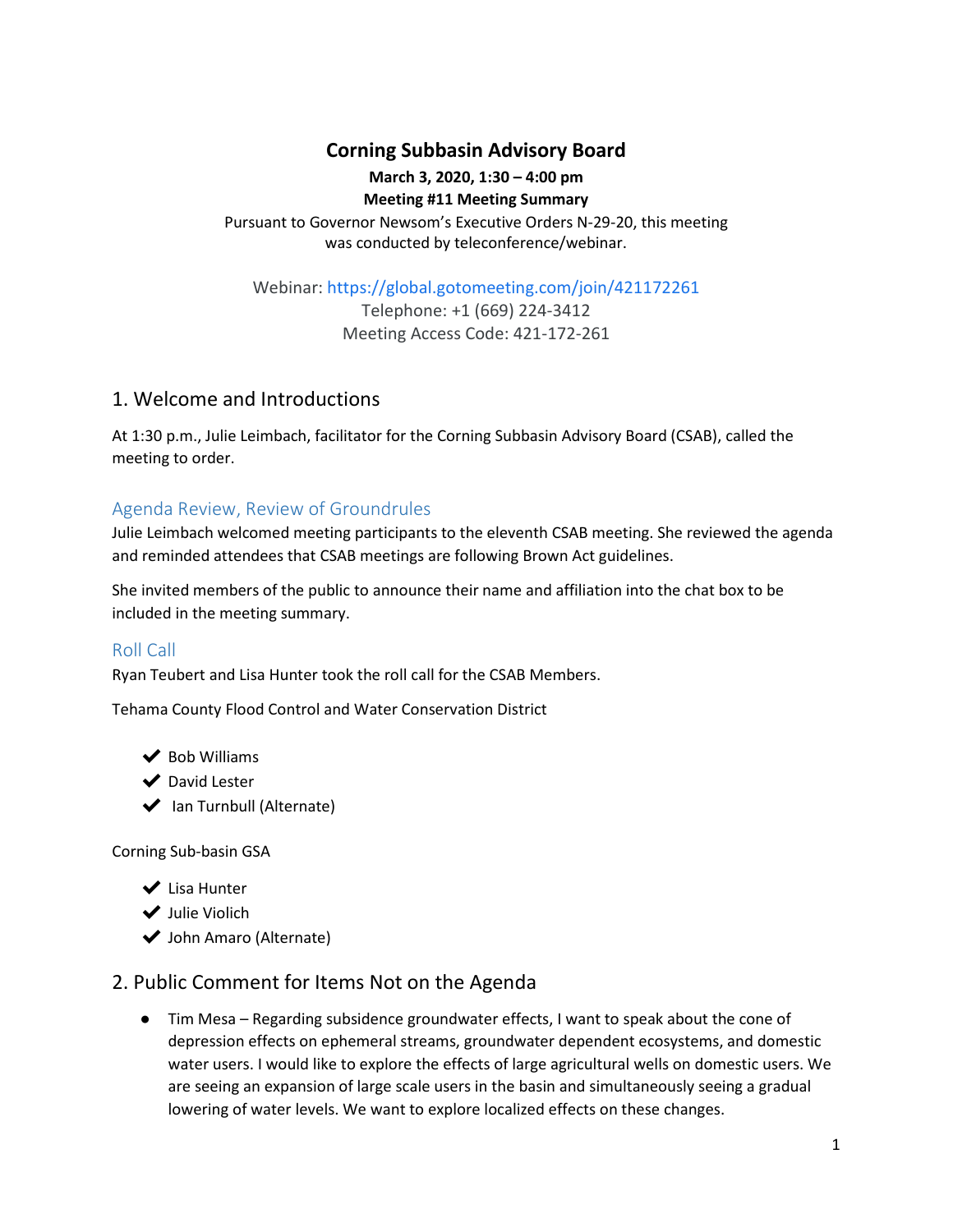# 3. Action Item: Approval of the Meeting Summary

Lisa Hunter made the motion: *The CSAB approves the CSAB February Meeting Summary*. Julia Violich seconded the motion. Ms. Leimbach opened discussion on this motion. Hearing no comments from CSAB board members, she called a vote.

Vote:

Tehama County Flood Control and Water Conservation District

- David Lester Aye
- Bob Williams Aye
- Ian Turnbull– Aye

Corning Sub-basin GSA

- Lisa Hunter Aye
- Julia Violich Aye
- John Amaro Aye

The Board unanimously approved the motion with a 6-0 vote.

## 4. GSA Updates

Ryan Teubert and Lisa Hunter reported out to the CSAB on the Tehama County GSA (TCGSA) and Corning Subbasin GSA (CSGSA), respectively.

Tehama County GSA (Ryan Teubert)

- TCGSA worked with the Groundwater Commission members to review GSP chapters. They will be providing some comments.
- TCGSA made progress on its technical support services contract. They are working on additional well installation near Thomes Creek, which will be beneficial for both Corning and Red Bluff subbasins.
- TCGSA will be releasing a quarterly newsletter with a section on the Corning subbasin with updates on these meetings and will encourage participation in these meetings.
- TCGSA is conducting outreach to the tribal panel at the end of the month with an update on SGMA.

Corning Sub-basin GSA (Lisa Hunter)

- CSGSA met in January 2021. At that meeting, the GSA received a presentation from The Nature Conservancy and a presentation on the interbasin efforts in Northern Sacramento Valley.
- There were some vacancies on the GSA due to changes in Glenn County Board of Supervisors members. New Glenn County Board members, and CSGSA representatives, Grant Carmon and Tom Arnold are joining this meeting to get acquainted with the work we are doing here.
- We do still have one vacancy on the CSAB and we plan to fill that position at the March 10 CSGSA meeting.
- We have been meeting with the Facilitation Support Services outreach team, CBI, to reach out to people who represent the beneficial users particularly in the agricultural areas, domestic well owners, and hard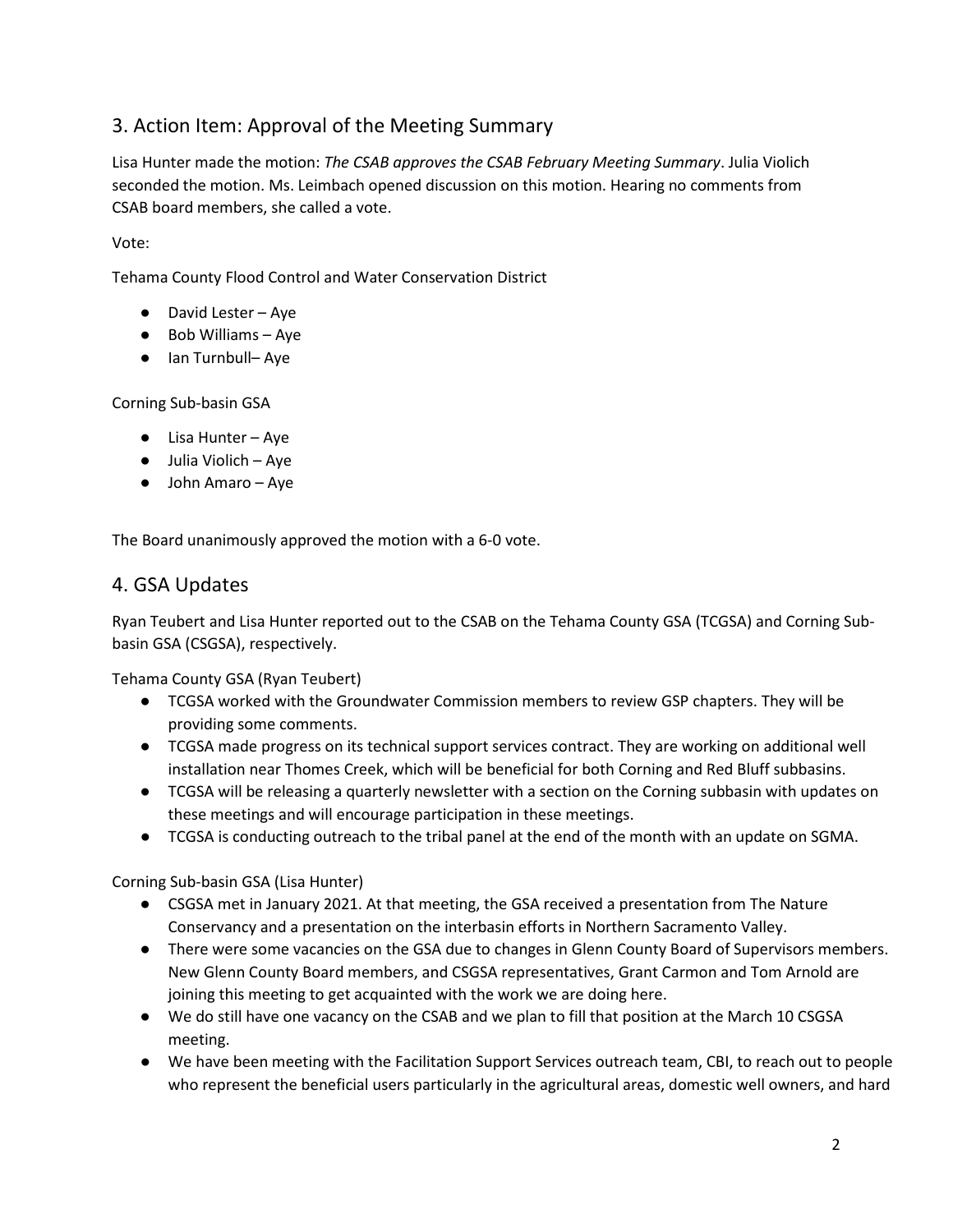to reach communities. We are thinking of printing fact sheets and distributing through existing networks. There are initial tribal outreach discussions underway.

- The drilling is complete for the technical support services monitoring well north of Stony Creek and west of I-5. She also provided an overview of the well construction information.
- We appreciate all the time that people are investing in the GSP. We are in a critical phase which will require a lot of reading and robust discussion and decision making. I encourage everyone to prepare by reading the materials prior to the meetings.

Lisa Porta reported out on Interbasin Coordination

- The Project Team is coordinating with Eddy Teasdale on development of the data management system to make it consistent for the GSPs in Tehama County. In addition they are coordinating across subbasin boundaries to ensure consistency within the Northern Sacramento Valley.
- The Project Team is coordinating with counterparts with Colusa Subbasin to coordinate on SMCs south of Stony Creek.
- In addition, the Project team has added the DWR fact sheet on domestic well owners to the Corning Subbasin GSP website.

# 6. Review Chronic Lowering of Groundwater Levels SMC

# Review draft Significant and Unreasonable Conditions statement, Minimum Thresholds and Measurable Objectives, and options for Undesirable Results

The CSAB gave feedback on the draft Chronic Lowering of Groundwater Level SMC.

Significant and Unreasonable Conditions:

- Ian Turnbull I suggest replacing the word "untenable" with "excessive". Otherwise I like the statement.
- John Amaro How are we defining economic hardship? Will there be a certain amount of wells that are affected? Will that be measured?
	- $\circ$  Lisa Porta We will be addressing this in the upcoming presentation with undesirable results. This statement of unreasonable conditions is qualitative not quantitative.
- Lisa Hunter I think this draft statement meets the needs for an overarching statement for our subbasin objectives with the suggested changes from Ian Turnbull.

Lisa Porta presented on the Minimum Thresholds and Measurable Objectives, and options for Undesirable Results.

- Proposed Minimum Thresholds:
	- $\circ$  Fall 2018 as a minimum threshold because it represents a time when domestic wells were going dry and CSAB discussed previously that it is important to protect shallow domestic wells from going dry in the future.
- Proposed Measurable Objectives:
	- o Spring 2012 as the goal as these levels seemed to be protective of beneficial users in the Subbasin (however, this would not be required to be reached to be compliant with the GSP).
	- o These thresholds can be revised over the next 20 years as new data become available and potential projects and management actions are implemented.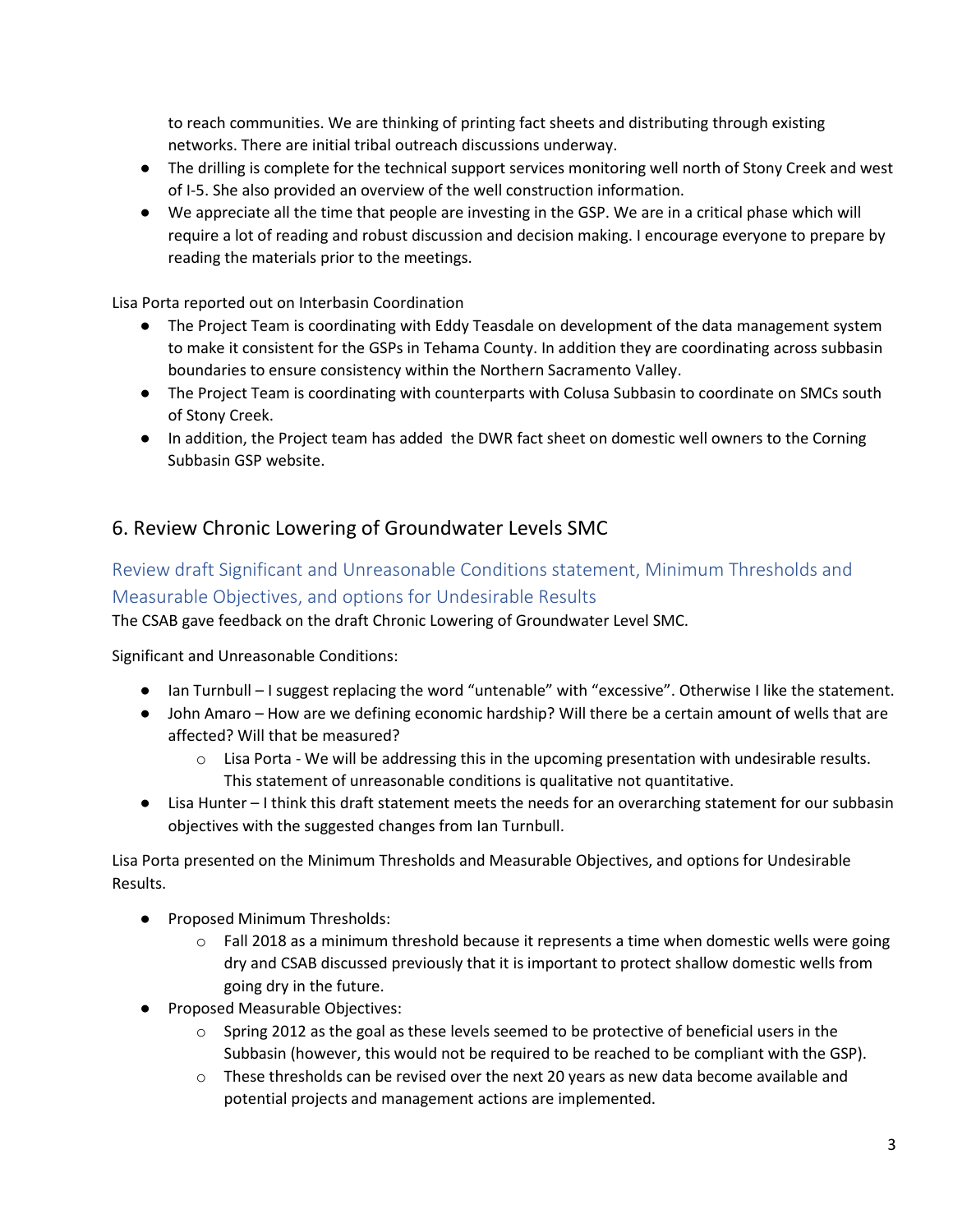# Discussion and feedback from CSAB

### **Understanding the Undesirable Results Requirements**

- Lisa Hunter For the thresholds, is that a single measurement in time? Would you have to remain below the minimum threshold for the whole period selected or would a single measurement cause the exceedance?
	- $\circ$  Lisa Porta GSAs will submit an annual report including measured data of the previous water year. The report would include at a minimum spring and fall measurements. We would be looking at an annual measurement of minimum thresholds to identify if you have an undesirable result.
	- $\circ$  Lisa Hunter If you have one measurement that falls below the minimum threshold, that could be considered an exceedance in the report?
	- $\circ$  Lisa Porta Yes, that one exceedance might be fine as an isolated incident. However, if you had many wells that exceeded the measurement at one time, then that could create an undesirable result. It also depends on how you want to develop your policy decisions on minimum thresholds and undesirable results.
- Ian Turnbull If undesirable results happen before 2042, would there be a penalty requiring proactive or coercive projects?
	- $\circ$  Lisa Porta No, before 2042 you do not have to be sustainable, but show progress towards sustainability and meeting goals. We need to figure out how to mitigate with proactive projects such as recharge and management actions such as limiting pumping. The State Board will not penalize the Basin for having undesirable results prior to 2042. The goal is to have no undesirable results after 2042.
- David Lester These plans need to be approved by DWR. What is their view about how far we can go before they say that we have unreasonable groundwater levels?
	- $\circ$  Lisa Porta The GSPs need to be adopted by the GSAs. They are the ones that need to adopt the GSP, and the GSP needs to follow the regulatory requirements. If the GSP does not hit all the regulatory requirements, DWR will evaluate it as not meeting the GSP requirements and may consider it inadequate. It is the local decision that is the most important.
- Ian Turnbull If you have a depression area in groundwater that is seeing some declines but the rest of the subbasin is not, how do you address that? We want to address the issue in the local area but not penalize everyone else in the subbasin.
	- $\circ$  Lisa Porta The GSP is a basin-wide management plan. So we do have to consider the whole. An undesirable result does not necessarily represent a penalty for everyone but there is a recognition that the basin is connected and needs to be dealt with on a basin-wide level. An undesirable result is a flag to indicate an issue that needs to be managed and then the management focus can be on the area that triggered the undesirable result with the exceedances of minimum thresholds.

#### **Comments and Proposals on the Draft Undesirable Results Options** (slide 8)

- Ian Turnbull Where did you come up with the 10% in the first undesirable result option?
	- o Lisa Porta This is a policy statement on what makes sense for the Subbasin. The question is what are you willing to look at for flexibility and conditions in your subbasin?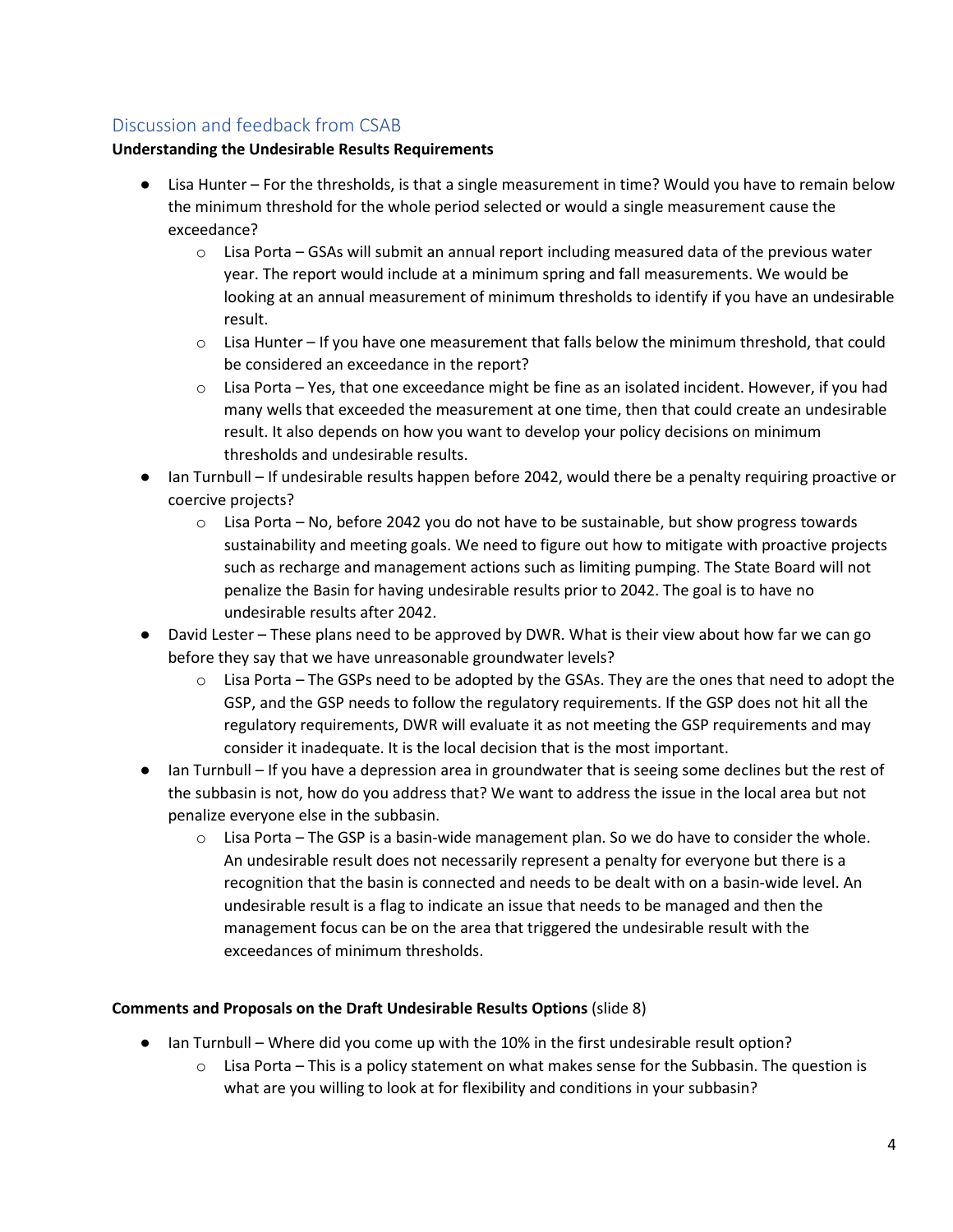The 2018 water level number we decided on for the minimum threshold was evaluated previously and discussed at the October 2020 CSAB meeting. Under the Fall 2018 groundwater level, domestic water users started to feel adverse effects. The 10% rule would mean that shallow domestic well users would feel the adverse effects before declaring an undesirable result before development of projects and actions to remedy the situation.

This is a typical way of approaching the development of undesirable results, since by definition they are a combination of minimum thresholds. We have seen numbers in other GSPs as large as 25% before an exceedance is declared. How far do you go with exceeding water levels that are a problem for users in the basin?

- John Amaro It would be more reasonable to set the Undesirable Result at 15-20% before having some real actions, over 2 years. Then 10% of the basin is not dictating what is happening in the rest of the basin. The second bullet on the slide is closer to what I would propose.
	- o Julie Leimbach Does any CSAB member disagree with John's proposal for 15-20%?
		- None expressed disagreement.

### Public comment

- Hal Crain Wouldn't it be more realistic to set undesirable results on a regional basis? For different areas of the subbasin, wouldn't you be able to compartmentalize a problem in a given area that is not significant for the rest of the basin?
	- $\circ$  Lisa Porta You will see the 20% exceedance of Minimum Thresholds show up in certain areas which will compartmentalize any problem in a given area naturally We could consider compartmentalizing certain areas through projects and actions.
	- $\circ$  Hal Crain Where are the hydrographs for Representative Monitoring Point wells available? I suggest that before decisions on Measurable Objectives and Minimum Thresholds that the general public have an opportunity to review the hydrographs.
		- Lisa Porta We will make those hydrographs available.
- Matt Hansen The monitoring wells seem to be in the areas where groundwater is most stable and seems to not be representative of the problem areas (like in the West and by Thomes Creek). I have a problem with the density of the monitoring wells; we need a more comprehensive monitoring network. We should not wait for the groundwater problems to affect areas where the groundwater is more stable.
	- $\circ$  Lisa Porta Yes, we do have data gaps in the monitoring network, especially in the Thomes Creek area. That area is something we are looking into to add new monitoring wells. As part of the 5-year update, we can include new monitoring wells.
	- $\circ$  The way that we designed the minimum threshold is protective of the shallow well domestic users. We could add a clarification about the dry well domestic minimum problem to the undesirable results statement. However, the Minimum Thresholds were designed to protect shallow domestic well users. Groundwater declines in the north would likely be observed first, indicating a need for corrective action before the groundwater declines affect the shallow domestic wells.
- Brian Mori, agricultural stakeholder Regarding the proposed bullet points regarding the minimum thresholds and undesirable results, it would be helpful to see scenarios developed based on data over the last 20 years. These modeled scenarios should answer how often the undesirable result would have been triggered and require a corrective project?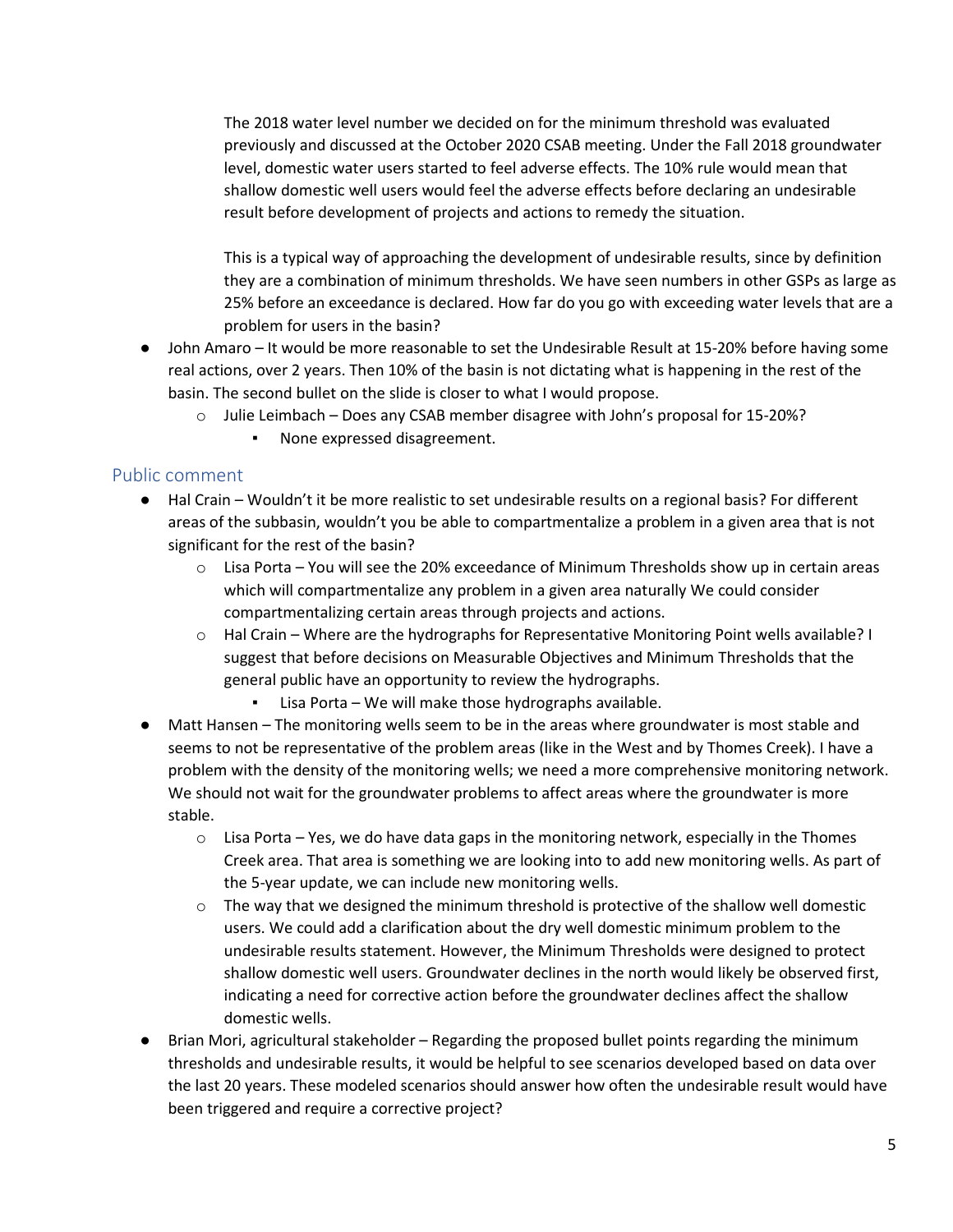- $\circ$  Lisa Porta The problem is we don't have the data to analyze the question. At some point we need to make a decision to initialize the 20-year adaptive management process. The past hydrographs would not have triggered the minimum threshold, since it is lower than historical data in many cases.
- o Brian Mori, agricultural stakeholder If you set something more restrictive, it's harder to go back the other way.
- $\circ$  Lisa Porta Potential future projects and actions could include restriction on new land use. There will be some back and forth between water use and land use approaches to manage groundwater sustainably.
- Todd Turley, landowner I echo the comments made by Brian Mori. It seems unlikely that we will be able to lower the Minimum Thresholds after they have been set. We may be able to raise them.
- Tim Mesa, domestic well owner
	- o We should define the term "excessive financial burden". Financial burdens are different for large agricultural users as compared to domestic users.
	- $\circ$  I also advocate for much stricter limits for triggering a limiting condition on groundwater use. The domestic shallow well users are the ones that are going to see the groundwater drops before the deep water wells. This year, dozens of neighboring landowners are having wells go dry already.
- Michael Ward, landowner (Thomes Creek area) The definition is too confined and should be revised. The language is really based on the situation where the damage is already done. We are not talking about management thresholds.
	- $\circ$  Lisa Porta The financial burden definition is purposefully broad with examples to accommodate all beneficial users. The minimum threshold is supposed to identify the conditions to avoid for all users, not for specific users. We need to develop the projects to manage against the undesirable results.

## Possible Action Item

Make recommendation to GSAs on Chronic Lowering of Groundwater Levels SMC including:

- 1. Significant and unreasonable conditions
- 2. Minimum Thresholds
- 3. Measurable Objectives
- 4. Undesirable Results

#### **1. Significant and Unreasonable Conditions Statement**

Ian Turnbull made the motion to: *Recommend to the GSAs significant and unreasonable conditions as stated:*

*Chronic lowering of groundwater levels is considered to be locally significant and unreasonable if it results in excessive financial burden or insufficient water supply to meet the needs of beneficial users in the Subbasin. Examples of excessive financial burden are significant and unreasonable costs for replacement of dry wells as well as pump lowering and additional energy costs for accessing groundwater at greater depths.*

David Lester seconded the motion. There was no further discussion.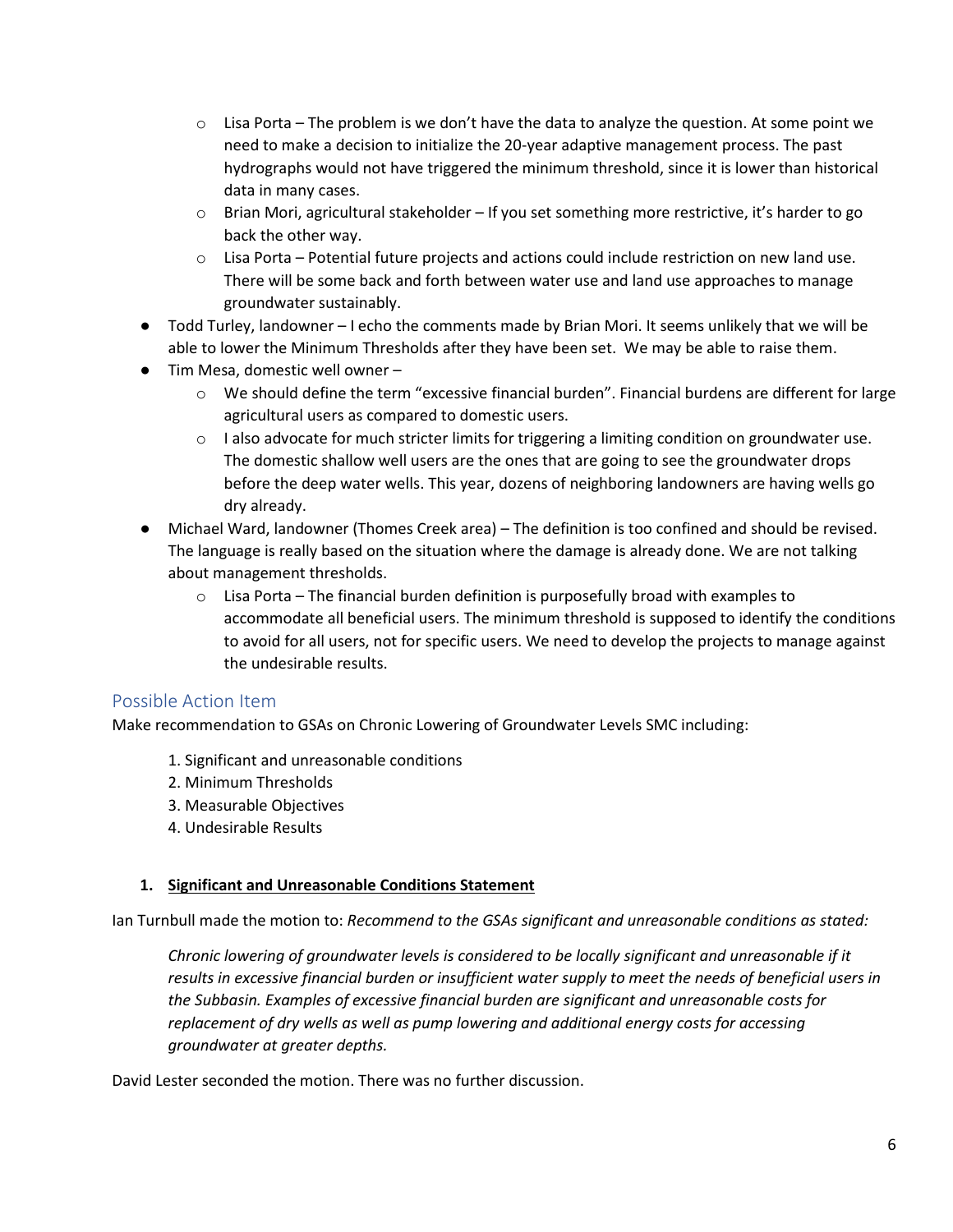Vote:

Tehama County Flood Control and Water Conservation District

- David Lester Aye
- Bob Williams Aye
- Ian Turnbull– Aye

### Corning Sub-basin GSA

- Lisa Hunter Aye
- Julia Violich Absent
- John Amaro Aye

## **2. Minimum Threshold at each representative monitoring point to reflect what locally is significant and unreasonable**

David Lester made the motion to: *Recommend to the GSA that the Minimum Threshold at each representative monitoring point to reflect what locally is significant and unreasonable be the Fall 2018 minimum groundwater level at each Representative Monitoring Point*

Bob Williams seconded the motion. There was no further discussion.

Vote:

Tehama County Flood Control and Water Conservation District

- David Lester Aye
- Bob Williams Aye
- Ian Turnbull– Aye

Corning Sub-basin GSA

- Lisa Hunter Aye
- Julia Violich Absent
- John Amaro Aye

### **3. Measurable Objective at each representative monitoring point to reflect a goal to achieve**

David Lester made a motion to: *Recommend to the GSAs that Measurable objectives be Spring 2012 maximum groundwater level at each Representative Monitoring Point.*

Bob Williams seconded the motion. There was no further discussion.

Vote:

Tehama County Flood Control and Water Conservation District

● David Lester – Aye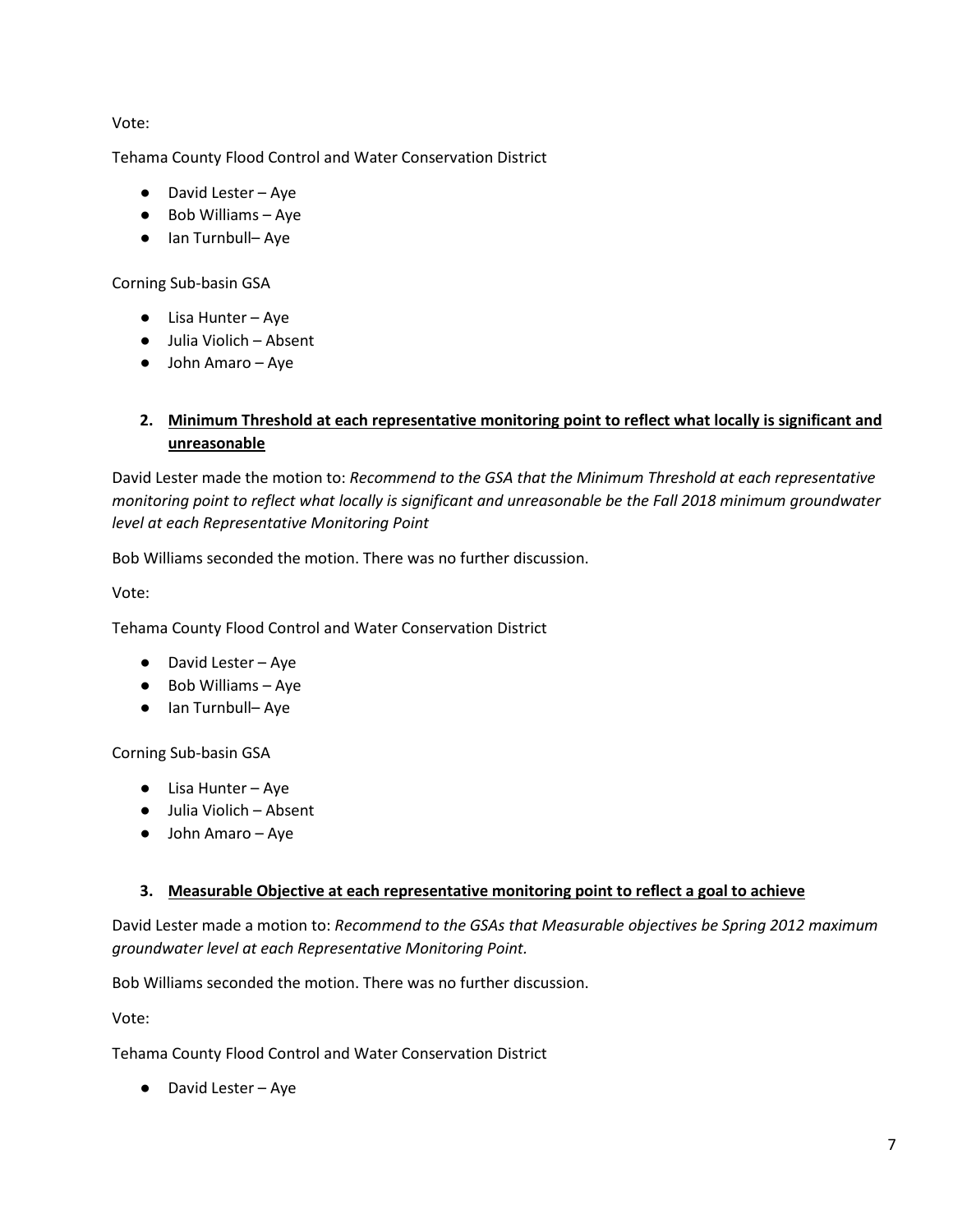- Bob Williams Aye
- Ian Turnbull– Aye

Corning Sub-basin GSA

- Lisa Hunter Aye
- Julia Violich Absent
- John Amaro Aye

### **4. Undesirable Results, as a combination of minimum thresholds**

The CSAB discussed the Undesirable Results:

- Ryan Teubert How many Representative Monitoring Points 62? Is it possible to add wells if Tehama County gets the multi-completion well put in north of Thomes Creek? Could we utilize the additional well?
	- o Lisa Porta That is tricky. We would need to check with DWR to see if we can use a well as a proxy on the other side of the basin. The nice thing about the 20% rule is that it will include all the Representative Monitoring Points as the network is updated.
- Lisa Hunter- Is it possible to add the dry or critically dry water year type as part of the statement to be clear about when the exceedance counts?
- Ian Turnbull I would like to see more examples, representing what John Amaro is proposing. I would like to tie in dry and critically dry years for undesirable result statement.

John Amaro made the motion to: *Recommend to the GSA that an undesirable result occurs when more than 20% of groundwater elevations measured at Representative Monitoring Point wells drop below the associated minimum threshold during two consecutive years. If the water year type is dry or critically dry then levels below the minimum threshold are not undesirable as long as groundwater management allows for recovery in average or better years.*

*[Note: there are 62 wells in the Representative Monitoring Point network, so this would result in 13 wells exceeding Minimum Thresholds 2 years in a row]*

Ian Turnbull seconded the motion. There was no further discussion.

Vote:

Tehama County Flood Control and Water Conservation District

- David Lester Aye
- Bob Williams Aye
- Ian Turnbull– Aye

Corning Sub-basin GSA

- Lisa Hunter Aye
- Julia Violich Absent
- John Amaro Aye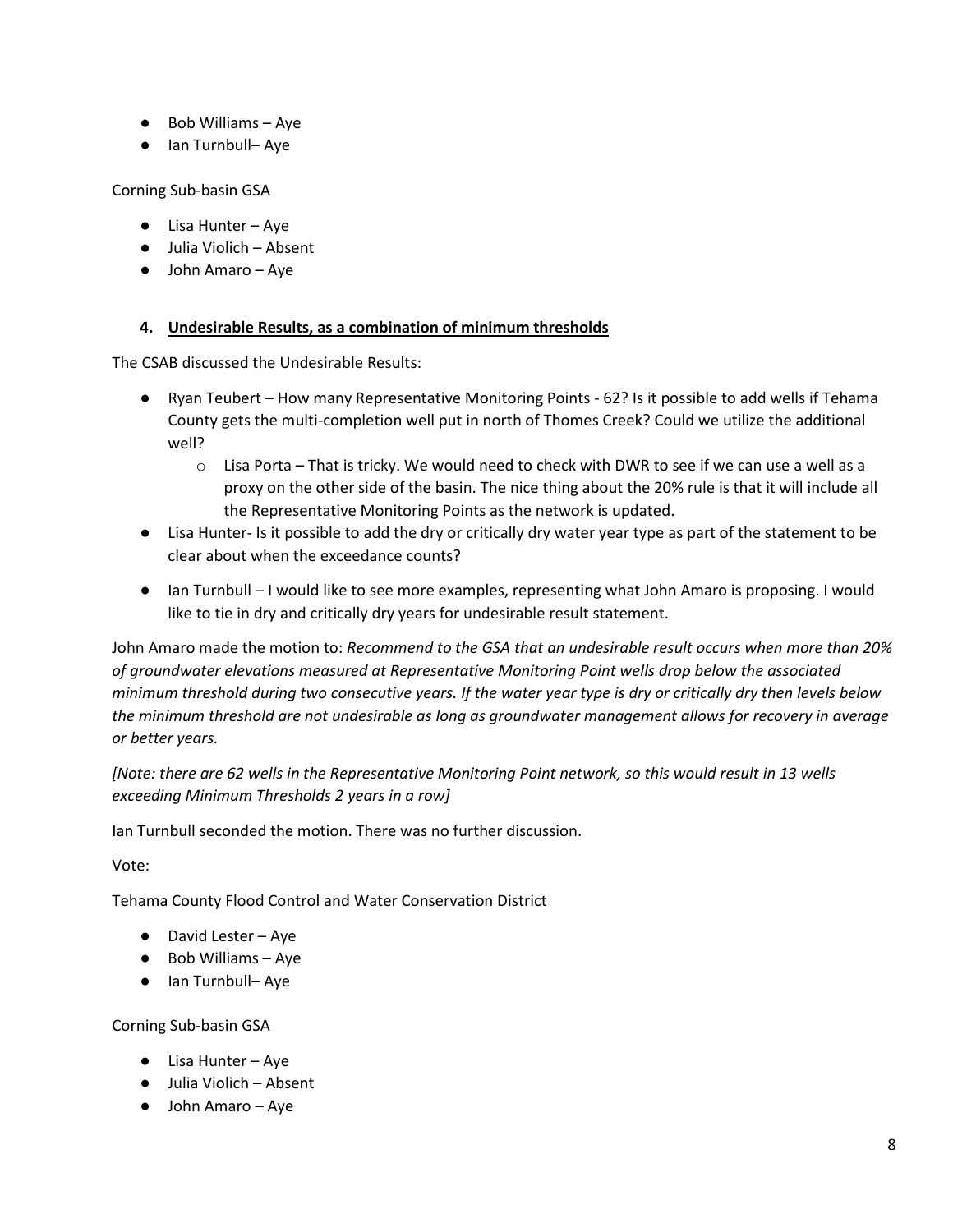### Additional Comments

- Ryan Teubert We want to note that we have a data gap in our monitoring network for representative monitoring wells. We also don't have a good understanding of all the wells within the Subbasin, as far as well construction and location.
	- $\circ$  Lisa Porta We need to have a monitoring well network and the project is to fill the data gap.

# 7. Introduction to Subsidence data and SMC

# Review draft Significant and Unreasonable Conditions statement, Minimum Thresholds and Measurable Objectives, and options for Undesirable Results

Lisa Porta proposed the following draft description for what is significant and unreasonable for groundwater subsidence.

*Any inelastic land subsidence that impacts infrastructure and is caused by lowering of groundwater levels occurring in the subbasin is significant and unreasonable.*

The group made the following comments on the draft statement

- Lisa Hunter All of those dots on the map indicating subsidence are close to the Stony Creek and the Stony Creek fan. How could that relationship impact the subsidence analysis. The obvious aspect is that when the streamflows decrease, it impacts the water levels.
	- $\circ$  Lisa Porta It is probably more related to a situation that if there is less surface water available, then folks pump more and that makes groundwater levels decrease causing decline in areas that experience soil compaction. I haven't looked at it closely enough to say more.
- Bob Williams and Lisa Hunter suggested dropping the word "any" which makes for a gray area and is open for interpretation

# Discussion and feedback from CSAB

- David Lester confirmed that this could be changed in 5 years with changes in SMCs based on the data.
- John Amaro and Lisa Porta discussed the way to tell the difference between elastic and inelastic subsidence in monitoring.
- Ian Turnbull and Lisa Porta clarified the margin of error for subsidence on the InSAR data and the monuments.
- Ryan Teubert Is there any risk to basing it on InSAR? Is there a chance that DWR would discontinue funding for the InSAR data?
	- $\circ$  Lisa Porta I have heard from DWR that they are going to invest in the InSAR data. The monuments might get obsolete, especially in areas with no to low subsidence.

### Minimum Thresholds and Undesirable Results for Subsidence

● Ryan Teubert - are there any examples in other basins where some subsidence is allowed; for example no more than 0.3 inches of subsidence over a 5 year period', or 'up to 0.3 inches per year but not more than 0.8 inches over a 5-year period'.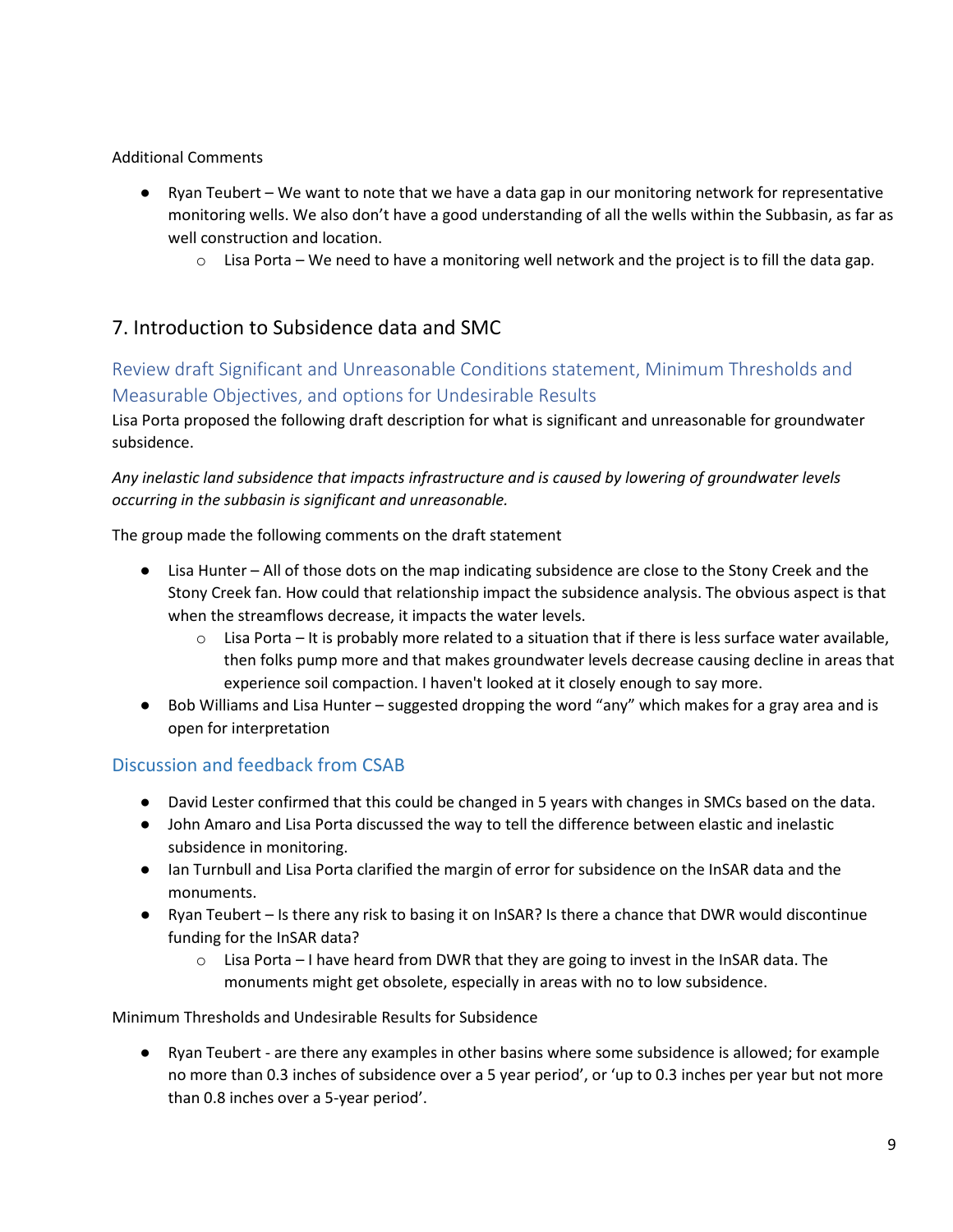- Ryan Teubert and Lisa Hunter Agreed on proposing a min. threshold that would allow subsidence to occur but that would not impact infrastructure.
	- $\circ$  Lisa Porta Yes, there are examples. The rationale for the proposal we made is that subsidence is not a huge risk. However, if you are more comfortable adding some subsidence and capping it, we can provide examples of that type of minimum threshold.
- Lisa Hunter Supports moving forward with Ryan's suggestion.
	- $\circ$  We may want to consider something higher. 0.1 is in the realm of elastic subsidence. Suggest that number being higher in the next example.
- Lisa Porta I would like to invite the Board members to propose wording and examples on subsidence undesirable results.

Lisa Porta asked if CSAB has experienced impacts due to subsidence in the Corning Subbasin. CSAB did not respond.

## Public Comment

- Tim Mesa There only seems to be an issue around Black Butte. Are you only looking at monitoring data around that area?
	- $\circ$  Lisa Porta We are looking at the whole basin.
- Tim Mesa and Lisa Porta Clarifications on evaluating subsidence to account for the margin of error on the measurements.
- Ryan Teubert and Lisa Porta Clarified that the gray areas on the map on the slide are depicting no data.

## Possible Action Item: Make recommendation to GSAs on Land Subsidence SMC

The CSAB did not take action on this item on March 3.

# 8. Review Streamflow Depletion SMC Options

The Board skipped the review of streamflow depletion of SMC options due to time constraints. Lisa Porta invited comments from the Board on possible action items before the next CSAB meeting so she can revise the proposals before the next CSAB meeting.

# 9. Next Steps

## Review updated overall timeline and schedule for 2021 CSAB meetings

Lisa Porta reviewed the timeline of CSAB meetings, proposed topics, and GSP Section Reviews.

## Review proposed GSP Completion and Adoption Timeline

David Lester made the first motion as follows: *Recommend to the GSAs to agree to the full GSP completion and adoption schedule as presented. [shown at the end of the meeting notes below].*

Ian Turnbull seconded the motion.

The Board discussed: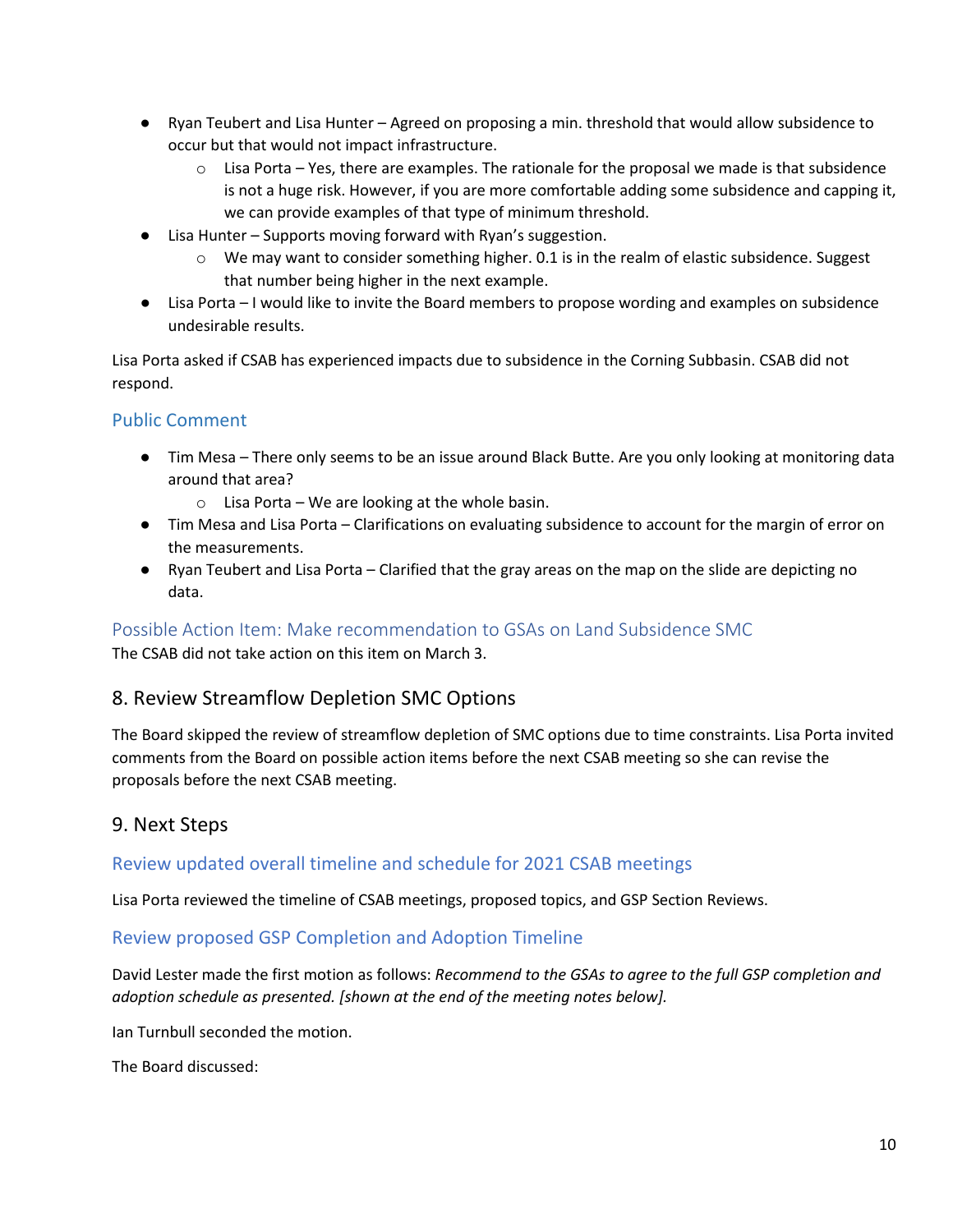● Lisa Hunter – Proposed having the public meeting in October instead of November so it is within the public review period rather than trying to capture more public comments after the public review period has ended.

David Lester amended his first motion as: *Recommend to the GSAs agree to the full adoption schedule amended so that the public meeting will be held in October at a date TBD.* Ian Turnbull withdrew the original second and seconded the amended motion.

See below for full GSP Completion and Adoption Timeline.

Vote:

Tehama County Flood Control and Water Conservation District

- David Lester Aye
- Bob Williams Aye
- Ian Turnbull- Aye

Corning Sub-basin GSA

- Lisa Hunter Aye
- Julia Violich Absent
- John Amaro Aye

Based on the change of the public meeting date, the CSAB discussed moving their November meeting back 1 week. Bob Williams made the motion as follows: *Recommend to move the November 3rd CSAB meeting to November 10th.* 

David Lester seconded the motion.

Vote:

Tehama County Flood Control and Water Conservation District

- David Lester Aye
- Bob Williams Aye
- Ian Turnbull– Aye

Corning Sub-basin GSA

- Lisa Hunter Aye
- Julia Violich Absent
- John Amaro Aye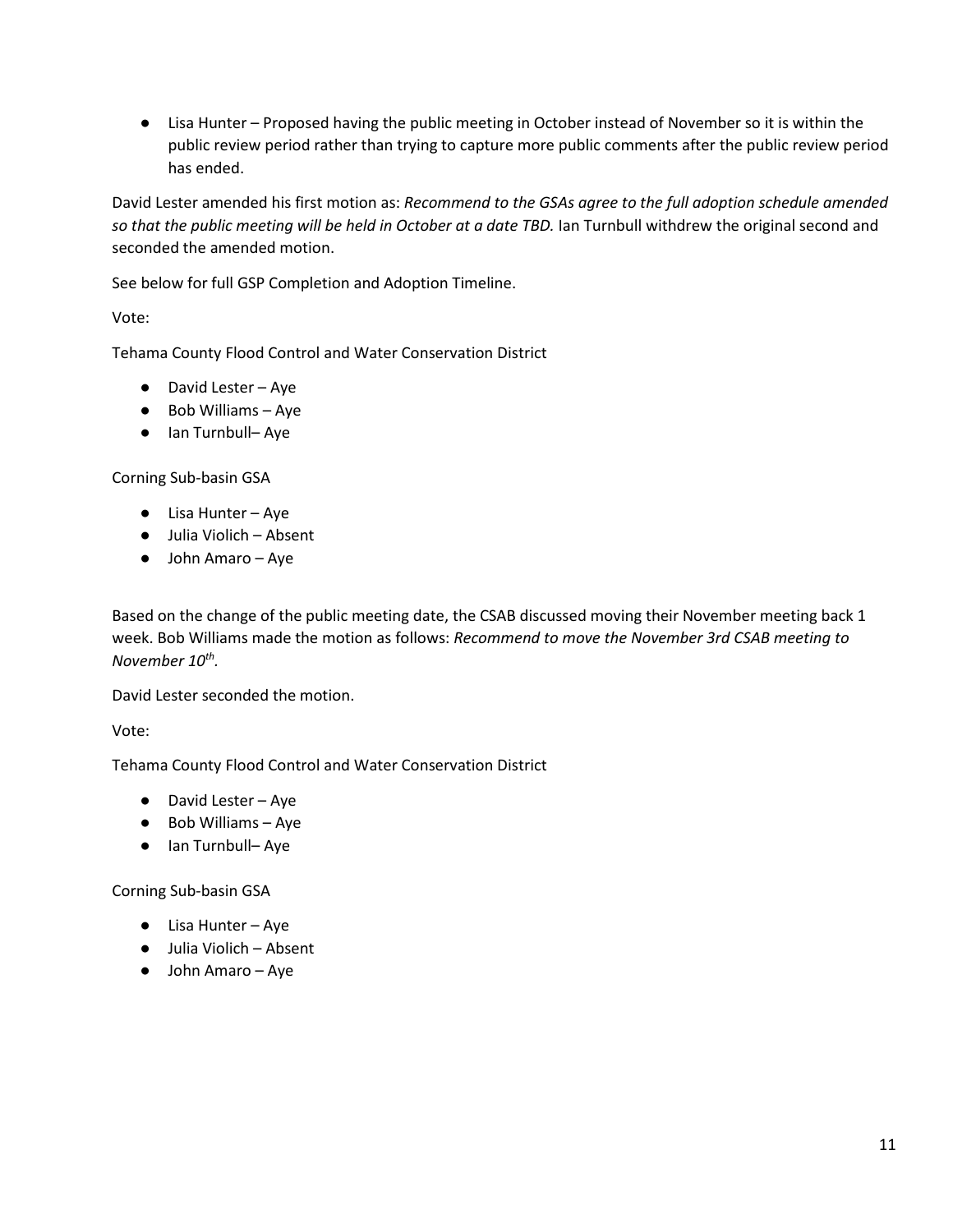### **Proposed GSP Completion and Adoption Timeline (as amended by the CSAB, and recommended to the GSAs)**

- **August 5, 2021: 90-day notice to Cities and Counties, prior to public hearing**
	- *Link to website with current draft sections (note: GSP does not need to be complete to post the notice)*
- **September 10, 2021: Public Release of Complete Draft GSP**
	- At August GSA meetings, authorize the CSAB to release the Public Draft GSP
	- At Sept. 1 CSAB meeting, recommend release of draft GSP for public review
	- *Post full draft for 45-day public review (note: public review timeframe does not need to correspond to 90-day noticing)*
- **October 22, 2021: Draft GSP Public Review Ends**
	- *TBD: Schedule a public meeting in October to hear public comments* on draft GSP
- **November 2021: incorporate public comments and finalize GSP**
	- November 10th: reschedule the CSAB meeting to this date to review public comments incorporation and for CSAB to vote on recommendation to adopt
	- *Note: CSAB voted to move the regularly scheduled November 3 meeting to November 10th to allow for more time to review and incorporate comments prior to recommendation to adopt.*
- **December 2021: hold GSA Board public hearings for GSP adoption**
	- *Tehama GSA GW Commission meets Dec 8 to consider adoption and could make a recommendation to the Tehama GSA Board which meets Dec 20 and could adopt GSP at that meeting*
	- *CSGSA needs to schedule a special meeting for early December. Last scheduled meeting date is 11/10/21*
- **January 2022: submit final adopted GSP to DWR**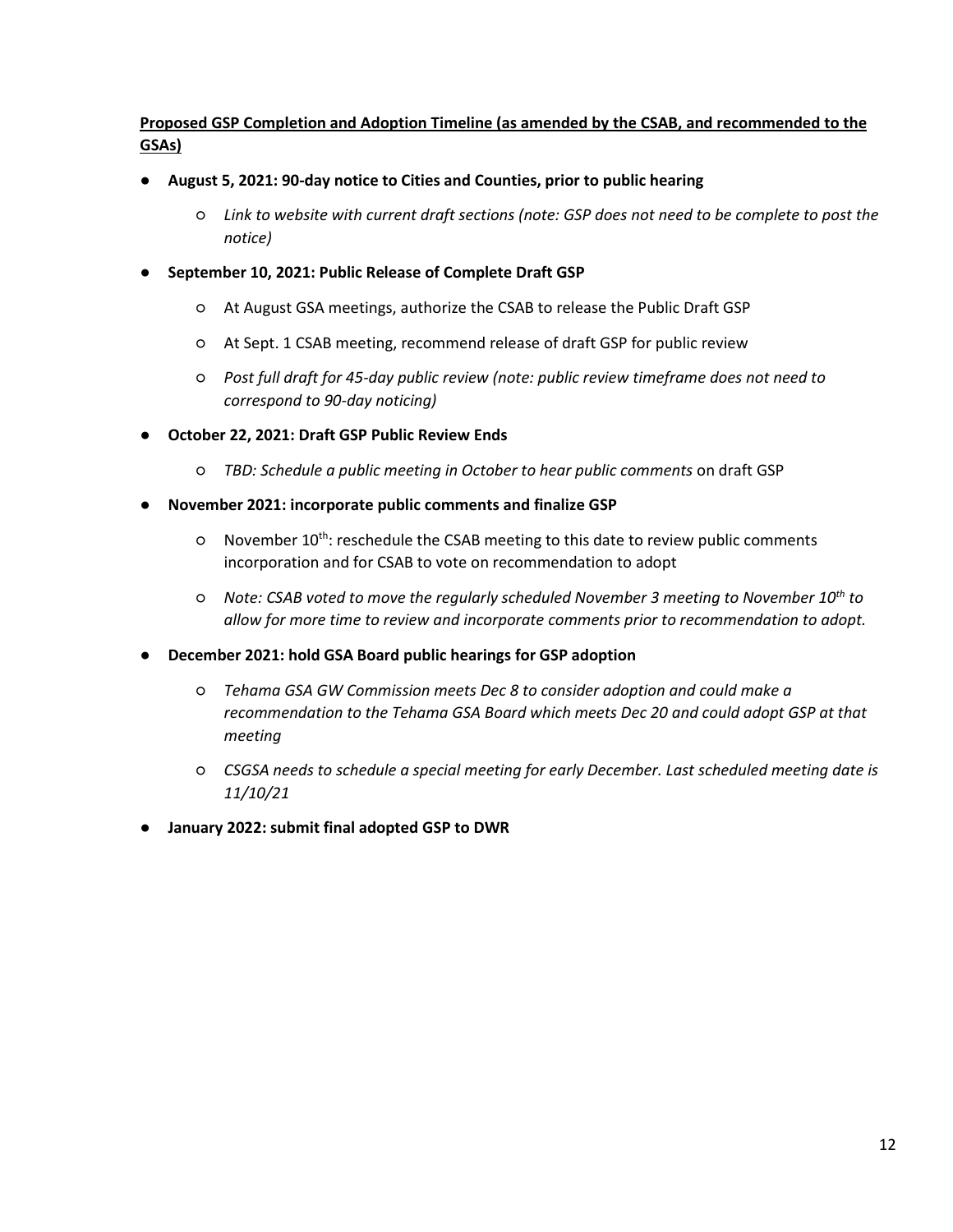## Public Comment

- Tim Mesa Confirmed that Oct. 22 is the last date to submit public comments in writing. And wanted to know how to provide comments.
	- o Lisa Porta Oct. 22 is the end of the public comment period. GSAs will provide more direction in September on how to submit comments.
	- $\circ$  Ryan Teubert If you have signed up for the interested parties list for Tehama GSA, you will receive notifications.

## 10. Action Items

1. CSAB – review potential action items and send alternative proposals to Lisa Porta before the next CSAB meeting

2. CSAB – provide revisions to the subsidence min. threshold and undesirable results to Lisa Porta before the next CSAB meeting.

3. Lisa Porta – provide examples of subsidence min. threshold from other GSPs that prevent damage to structures.

4. Lisa Porta – Make hydrographs for Representative Monitoring Points wells available to the public.

## 11. Adjourn

Julie Leimbach thanked Lisa Porta, CSAB members, and the public for participating in this great discussion and adjourned the meeting at 4:03 pm.

# Meeting Participants

### CSAB Members

- Lisa Hunter, Corning Sub-basin GSA
- Julia Violich, Corning Sub-basin GSA
- David Lester, Tehama County Flood Control and Water Conservation District (Groundwater Commissioner)
- Bob Williams, Tehama County Flood Control and Water Conservation District (Board Member)

#### CSAB Alternates

- John Amaro, Corning Sub-basin GSA Alternate
- Ian Turnbull, Tehama County Flood Control and Water Conservation District Alternate

#### **Other Participants**

- Brandon Davison, DWR
- Brian Mori, agricultural stakeholder
- Eddy Teasdale, LSCE
- Grant Carmon, Glenn County Supervisor
- Hal Crain